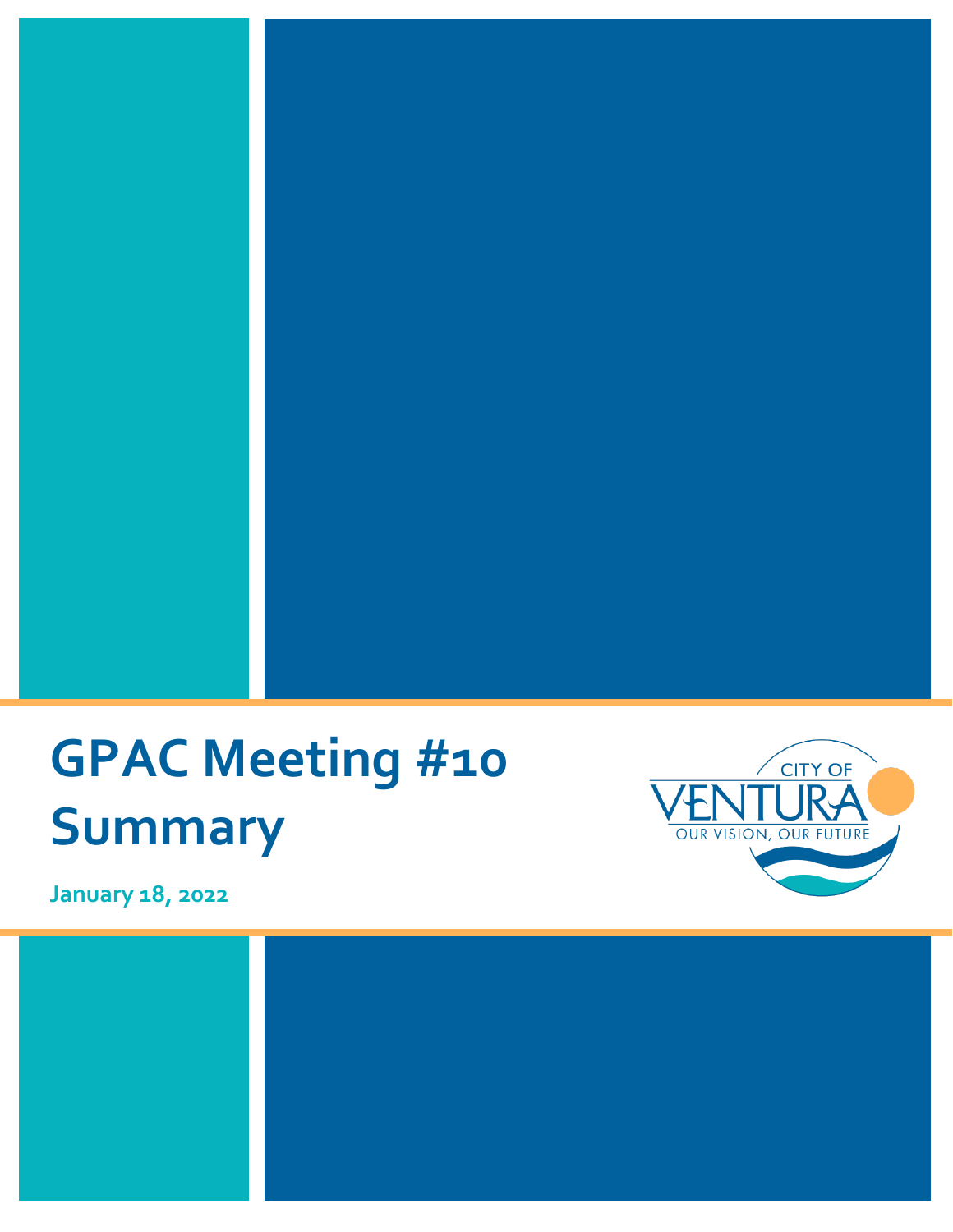## **Introduction**

On January 18, 2022, the City of Ventura General Plan Update (GPU) team convened the 10th meeting of the General Plan Advisory Committee (GPAC). The primary meeting objectives were to:

- Review the revised Vision Statement, Core Values, and Strategies
- Review and discuss the revised draft Areas of Discussion map
- Discuss existing land use regulations that form the existing "vision" for each area of the city

The meeting was open to the public and live-streamed to YouTube. This document summarizes the key content presented and themes discussed in the meeting.

### **Meeting Participants**

The following participants attended the meeting:

#### **General Plan Team**

- Matt Raimi, Raimi + Associates
- Lilly Nie, Raimi + Associates
- Gabriela Zayas del Rio, Raimi + Associates
- Susan Harden, Circlepoint
- Peter Gilli, City of Ventura
- Neda Zayer, City of Ventura

#### **GPAC Members**

- Doug Halter, GPAC Vice Chair
- Philip Bohan, GPAC
- Nicholas Bonge, GPAC
- Stephanie Caldwell, GPAC
- Kyler Carson, GPAC
- David Comden, GPAC
- Joshua Damigo, GPAC
- Nicholas Deitch, GPAC
- Peter Freeman, GPAC
- Kacie Goff, GPAC
- Kelsey Jonker, GPAC
- Stephanie Karba, GPAC
- Louise Lampara, GPAC
- Scott McCarty, GPAC
- Bill McReynolds, GPAC
- Abagale Thomas, GPAC
- Dana Worsnop, GPAC

*Absent: Daniel Reardon, Alejandra Tellez, and Erin Kraus*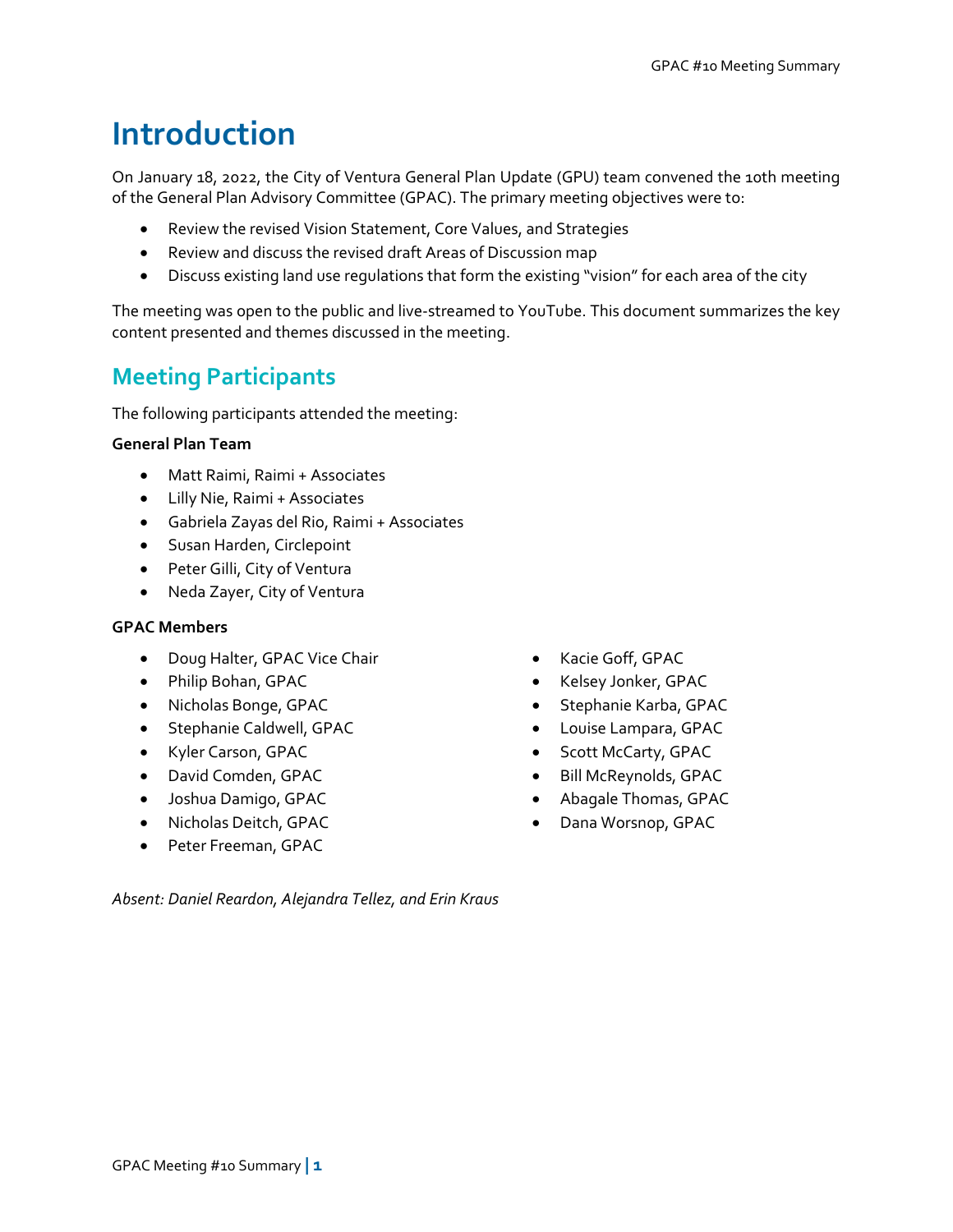# **Meeting Format**

Doug Halter welcomed GPAC members and the public to the 10th GPAC meeting. Susan Harden followed with a brief overview of the meeting agenda and then handed it over to Matt Raimi to share staff updates. Notable updates included the Draft Housing Element going out to City Council for adoption on January 31<sup>st</sup> and recent engagement efforts from the GPU Team, including a meeting with environmental justice organizations on the Westside.

Matt then provided an overview of the revised General Plan vision (including the vision statement, core values and guiding principles) drafted by the GPU team. After this presentation, Susan moderated a discussion asking GPAC members to reflect on whether the vision accurately reflected community input to date and whether anything needed to be changed or removed. Following this discussion session, Matt summarized revisions made to the "Areas of Discussion" map since the last GPAC meeting and noted any final comments from GPAC members.

The GPU team originally planned to conclude with a presentation on the existing land use regulations for each Area of Discussion. However, because there was not enough time, GPAC members were asked to review this background information on their own time. The meeting concluded with public comment.

# **GPAC Feedback and Discussion**

### **Vision, Core Values, and Strategies**

The General Plan vision is comprised of three components: a vision statement, core values that define the City's culture and priorities, and a set of strategies to help implement the General Plan. In this discussion session, GPAC members provided feedback on each component of the revised General Plan vision.

#### **Vision Statement**

#### *Vision Statement - Overall Comments and Concepts That "Rang True"*

- Overall, the vision statement and core values were comprehensive and generally captured what GPAC and members of the public have talked about.
- "California beach town character," "close-knit community feel," and "diverse neighborhoods" all ring true.
- Commitment to arts, culture, innovation, and creative energy are important components of the vision, because they are our common human denominator.
- Agree that "housing for all people" is an important core value that Ventura must continue to be explicit about. Otherwise, there is the risk of continuing the City's legacy of exclusionary housing.
- Agree with "balanced growth" as a core value; it addresses the challenge of seeing Ventura grow while preserving its character.

#### *Vision Statement Structure and Style*

• Multiple GPAC members commented on the structure of the vision statement. A few members recommended that the vision should be bullets but the majority felt that paragraphs better communicate the vision and differentiate it from the core values and strategies.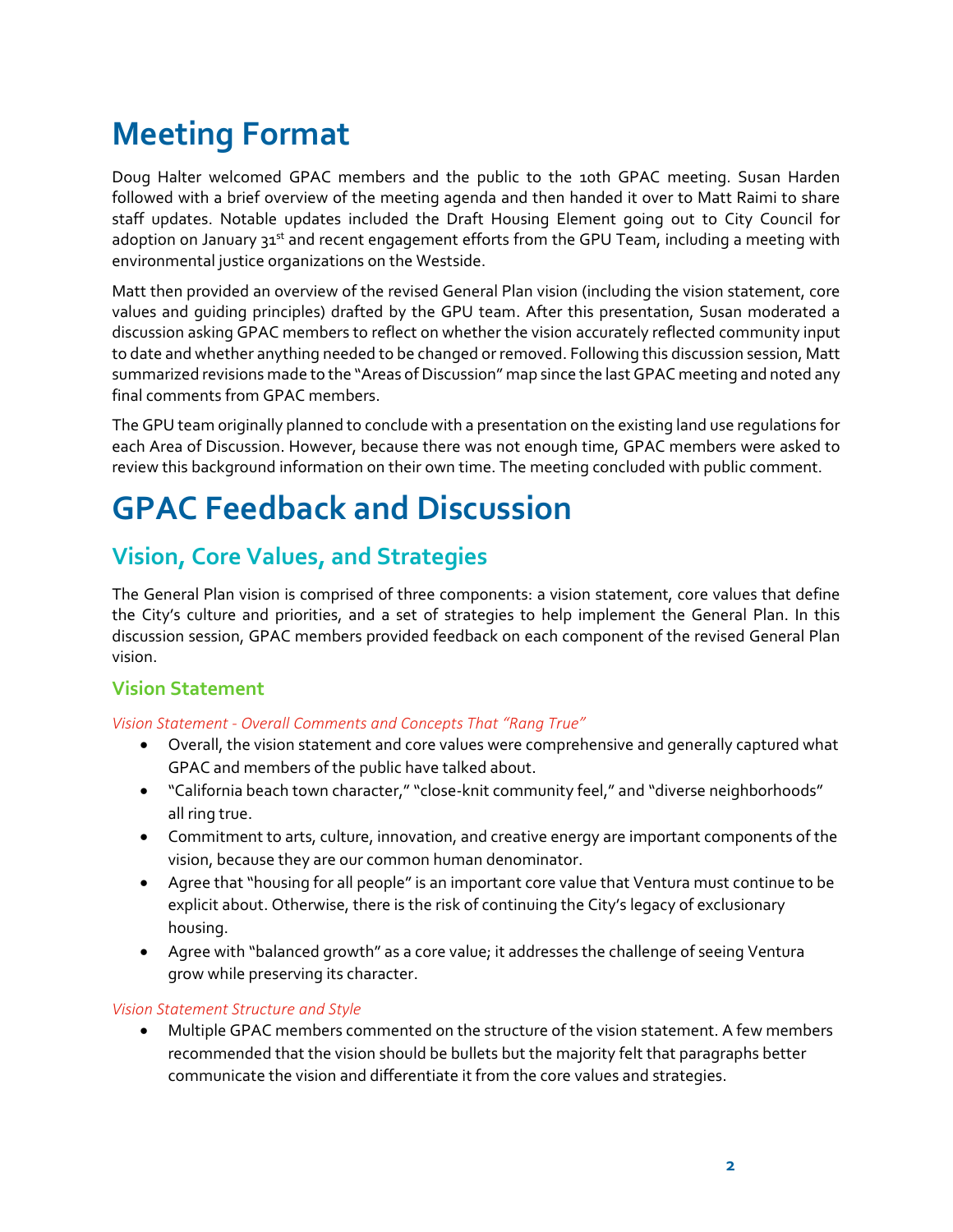- Most GPAC members felt that the vision statement was too long and could be condensed. This will make it easier for the public to read. However, some said that the length is not as important as the quality of the writing.
- There were some concerns that the language is too complicated and should be written for an  $8<sup>th</sup>$  grade audience. The team will attempt to simplify the language and shorten sentences while preserving the content and tone.

#### *Content of the Vision Statement*

- Remove the phrase "almost perfect" from the vision statement; there are plenty of aspects about Ventura that can be improved. Consider replacing with "special place" (Note: all GPAC members agreed on this.)
- Call out that the City will evolve in a way that enhances what we love about our community.
- Add more on the City's rich history and identify opportunities for plaques, dedications, and other educational materials.
- Climate issues need to be better addressed in the vision statement. Sustainability is not only about jobs and houses, but also about sustaining life.
- Include the concept of a "welcoming city," where everyone is made to feel welcome no matter how long they have lived in Ventura.
- The third paragraph of the vision statement should also include "preserving our views of the ocean" since Ventura is a beach town.
- Add improving access to the oceans, beaches, and other natural areas.
- Reframe "change" as something we can use to enhance the City as opposed to something to be "molded into the identity of the City."
- While "wide diversity of housing options" is important, we need to make clear that not everyone can live in Ventura because of finite resources and land.
- Concern that the vision statement and core values feel incongruent vision statement talks about more housing, growth, and development, while the core values emphasize Ventura's small-town beach community and unique character.
- There is an overuse of the word "diverse" in the vision statement (i.e. diverse residents, diverse housing, diverse neighborhoods).
- "Diverse housing stock and neighborhoods" doesn't ring true to me because the City is still struggling with a lack of affordable/executive housing and an older housing stock.
- Include "avoiding gentrification in housing" and "becoming a model community."
- Include "commitment to learning". Ventura has a community college and strong schools, but it is losing school-age kids and families. Recapturing that demographic is important to the future of the City.
- Vision statement should mention agriculture as an important industry and part of the City's identity and lifestyle.
- One thing that makes Ventura unique is its vibrant small business community. Embracing and supporting local businesses should be emphasized in the vision.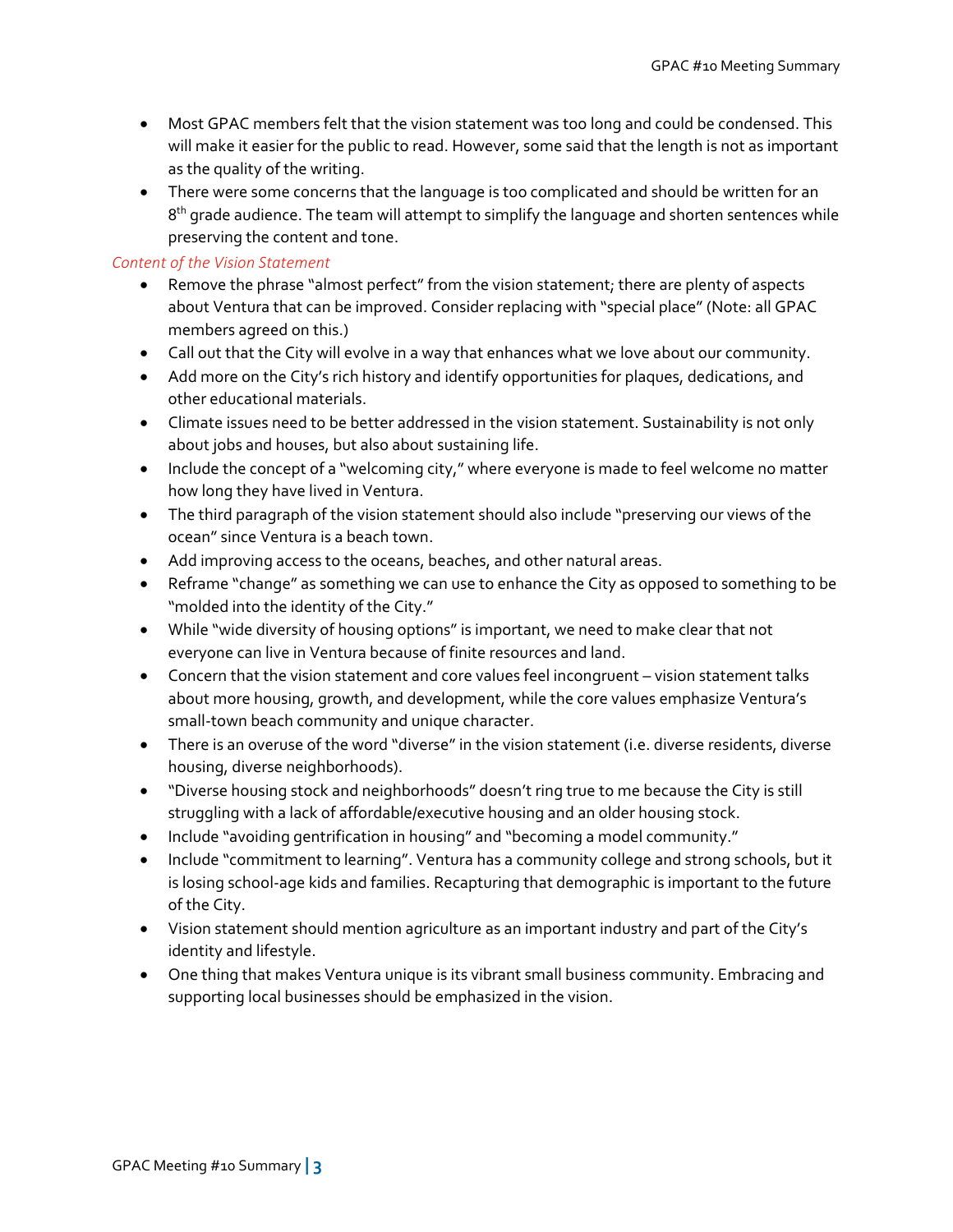### **Core Values**

#### *Content of the Core Values*

- Another core value should be added to address public safety and safety of all residents and businesses.
- Core value of "housing for all people" should specifically address homelessness with language such as "invest in services to facilitate permanent supportive housing for our unsheltered community members."
- "Community" should be the very first core value, because it is the most foundational value.
- "Encourage everyone's voices to be heard" would be more realistic/feasible than "a more inclusive community where everyone's voice is heard."

#### *Additional Comments/Questions*

- If "accessible government and robust civic engagement" is a core value, then it should also be reflected in the GPU process and GPAC itself, which has largely been conducted online. Online engagement can exclude those who don't have an ability to participate online.
- What is meant by a sustainable jobs-housing balance?
	- o Response from GPU Team: more people who live in the City are also able to work in the City (conversely, more people who work in Ventura can also afford to live in Ventura)
	- o Other GPAC member comments in response to the question:
		- Sustainable jobs-housing balance should not just be about more jobs but about attracting the right kinds of higher-quality jobs (i.e. we don't want Amazon warehousing in the City)
		- **•** Ventura has two of the major hospitals in the County and the County Government Center, which all provide high-paying jobs. Shows that Ventura does not have enough housing options to attract people to live in the City

#### **Strategies**

#### *General Suggestions for Improvement*

- The strategies don't feel specific enough.
- Need to build in flexibility in this document to allow for emerging technologies as they happen.

#### *Community Character and Design*

- Strategies don't capture anything discussed about the Eastside, like developing neighborhood centers, increasing accessibility to amenities and attracting more businesses.
- Note that the neighborhood around the East Ventura Metrolink Station is secluded and hard to get to.

#### *Environment*

- Instead of "adapt to impacts of climate change," reframe as "proactively manage impacts of climate change."
- State target for greenhouse gas emission should be the minimum.
- Need to address public safety in connection with climate adaptation and resilience.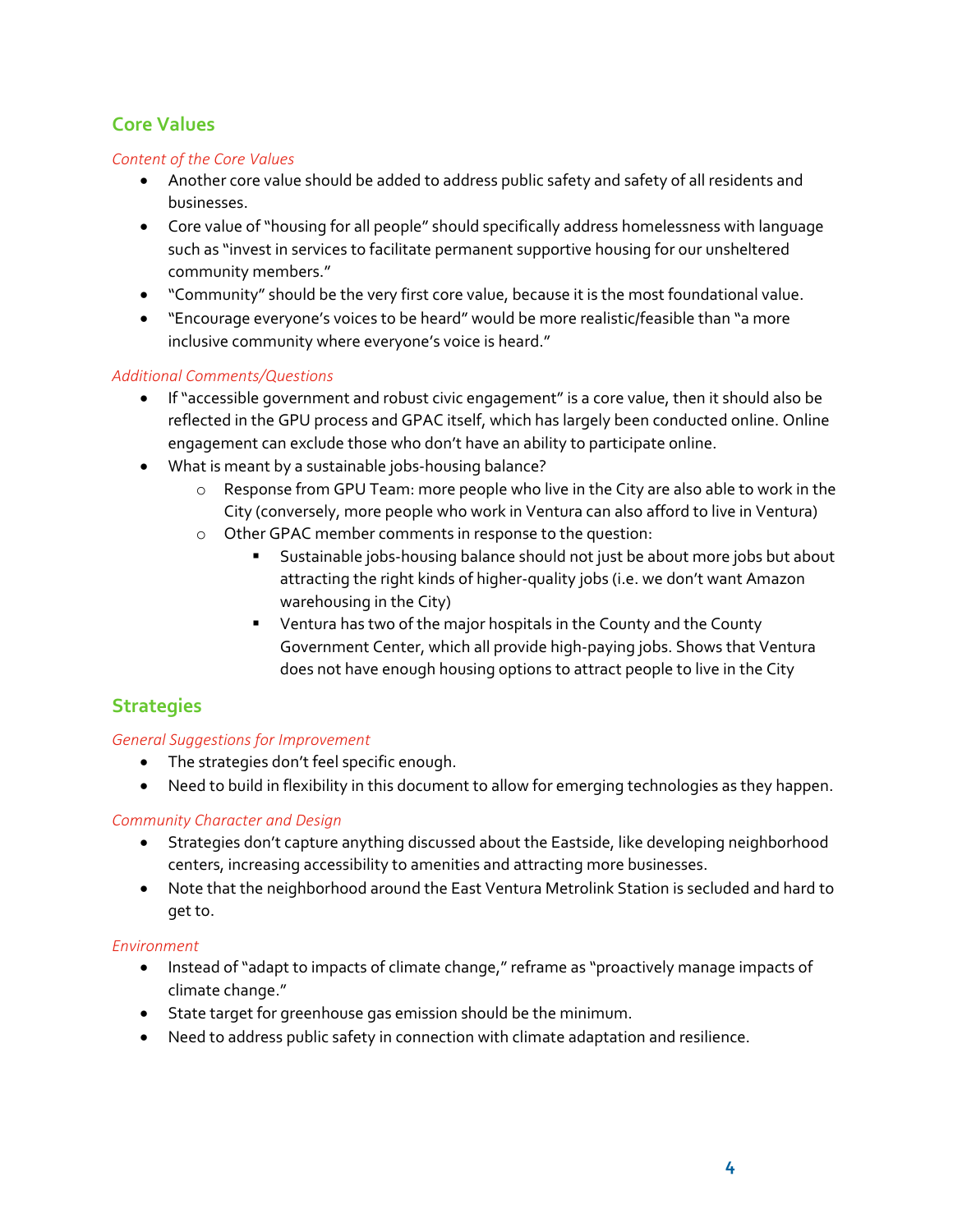#### *Economy*

• Need to think about industries that Ventura is uniquely positioned to adopt and absorb, like aquaculture. Opportunity to expand aquaculture in Ventura Harbor.

#### *Access and Mobility*

• Strategies don't mention micromobility or electrical vehicles, and those should also be considered in the GPU.

#### *Equity and Engagement*

- Use "minorities" instead of specifically singling out "Hispanic/Spanish-speaking populations."
- Plan for infrastructure that allows for internet access for every community member.
- In addition to engaging with the Hispanic/Latinx community, strategies should also honor other heritages. There is no mention of Indigenous populations in the City or its historic Chinatown.

#### *Additional Comments/Questions*

- Need to move to in-person events as soon as safely possible. Online meetings are not accessible for everyone.
- Note that there are also advantages to online meetings and in some ways they are more accessible for people who can't physically attend; hybrid meetings will likely be the future.
- "Preserving Latinx character" seems to run counter to "diverse neighborhoods." Are we trying to achieve diversity within neighborhoods or collective diversity across the City/among neighborhoods?
	- o We don't want to lose the flavor of any community by gentrification. The question is how do we achieve both types of diversity?
	- o Particularly want to see diversity within neighborhoods
- What does "psychological connections to the ocean" mean?
	- o Many residents have expressed that the City does not feel like a beach town. The GPU Team's intention with this phrase was to say that connections to the ocean can be enhanced both psychically and psychologically.
	- o Our proximity to the ocean contributes to this psychological connection. Every time I catch a glimpse of the ocean when I'm driving, I have a spiritual experience and it genuinely improves my quality of life
- What is a pro-housing designation?
	- o Taking a series of actions to make it easier and faster to build a diversity of housing types in the city. This designation opens up funding opportunities for infrastructure as well. City Council has been talking about obtaining a pro-housing designation as a potential goal for the City

### **Areas of Discussion**

Based on feedback from the last GPAC meeting, the GPU team made a few revisions to the Areas of Discussion map. These changes included taking out the Olivas Golf Course, focusing only on the commercial and industrial areas of the Westside, and adding more areas on the Eastside.

GPAC members agreed that the map is ready to be used for the "alternatives" phase of work. The primary discussion from GPAC members was about the golf courses. Some GPAC members recommended